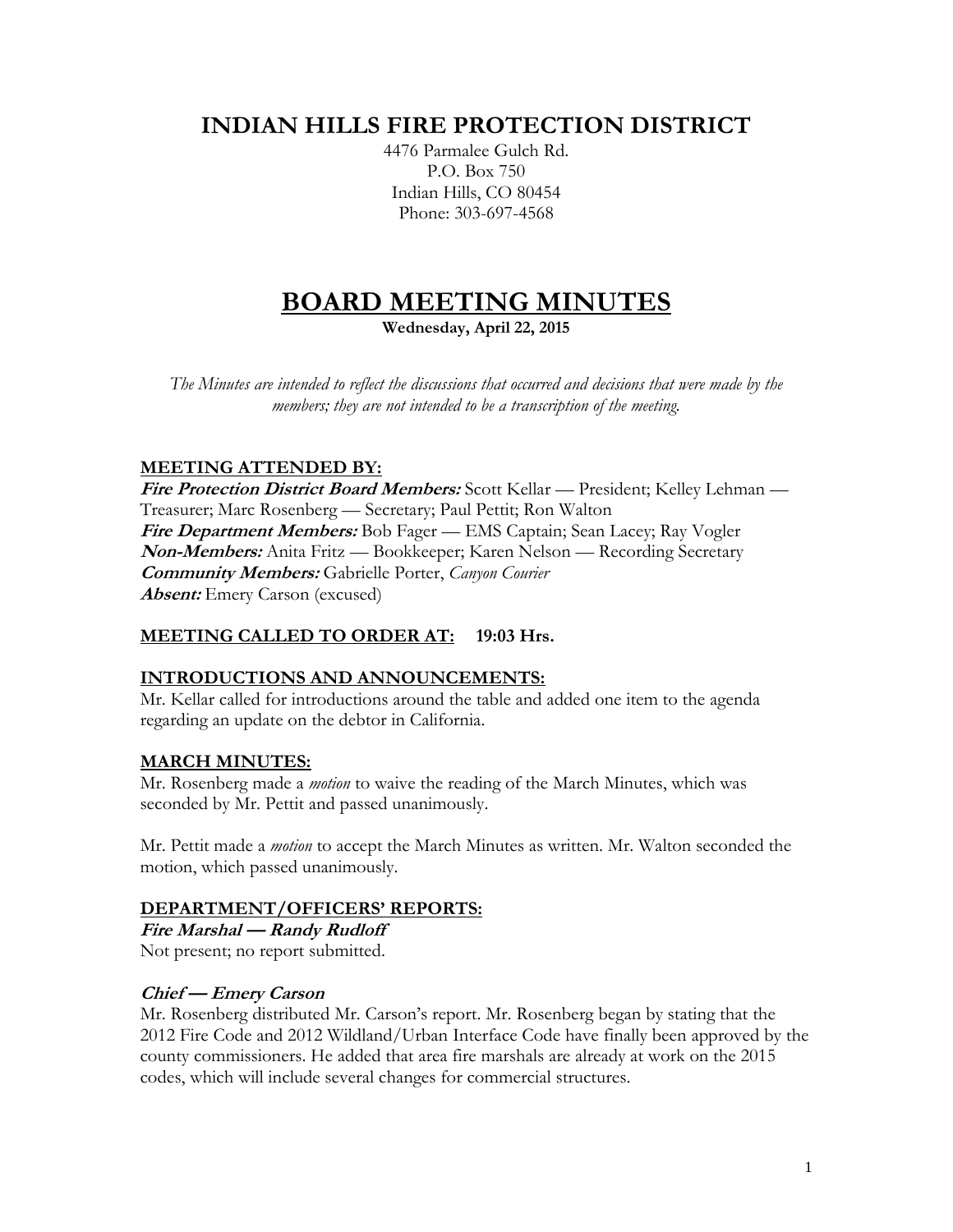In grant news, Mr. Rosenberg stated that grant applications for SCBA and wildland gear, as well as for the mountain-area radio dispatch upgrade, were not awarded.

Discussion followed about the expressed desire for an Indian Hills community group to use the station to hold meetings. After conversation, it was agreed that a representative from the group needs to come to a future Board meeting to discuss the request since there are access/liability issues involved in allowing public meetings in the station.

Next, Mr. Rosenberg shared that two slash dates have been scheduled by Jefferson County this summer in Indian Hills: June 27-28 and August 22-23 at Parmalee Elementary School. Discussion followed about the need to impress upon community members the importance of mitigation efforts even when current weather doesn't threaten wildland fire.

Mr. Rosenberg concluded Mr. Carson's report by summarizing the calls for April, which total ten to date.

# **Assistant Chief — Marc Rosenberg**

Present. No report submitted. Mr. Rosenberg shared that apparatus 376 is undergoing a wire harness repair, which is covered by warranty.

# **Fire Captain — Scott Case**

Not present; no report submitted.

# **EMS Captain — Bob Fager**

Present. No report submitted.

#### **OLD BUSINESS:**

#### **Station Renovation**

Mr. Kellar stated that a community meeting needs to be scheduled to get a read on community financial support for a station rebuild/renovation. After discussion, it was agreed to hold a public meeting on June 3 at 7 pm at the station.

#### **Update on California Debtor**

Mr. Kellar shared that Mr. Batista has declared bankruptcy. However, the debt owed the District is non-dischargeable and, as such, the California attorney will continue collections efforts.

#### **Sign Bids**

Costs to install a sign board in front of the station were reviewed. Several Board members suggested that the costs are too high. After discussion, it was agreed that Mr. Rosenberg would take the topic to the Department for feedback.

# **TREASURER'S REPORT:**

#### **Monthly Financial Reports**

Ms. Fritz distributed the financial reports for the period ending March 31, 2015. Year-todate, District expenses are at 31% of budget.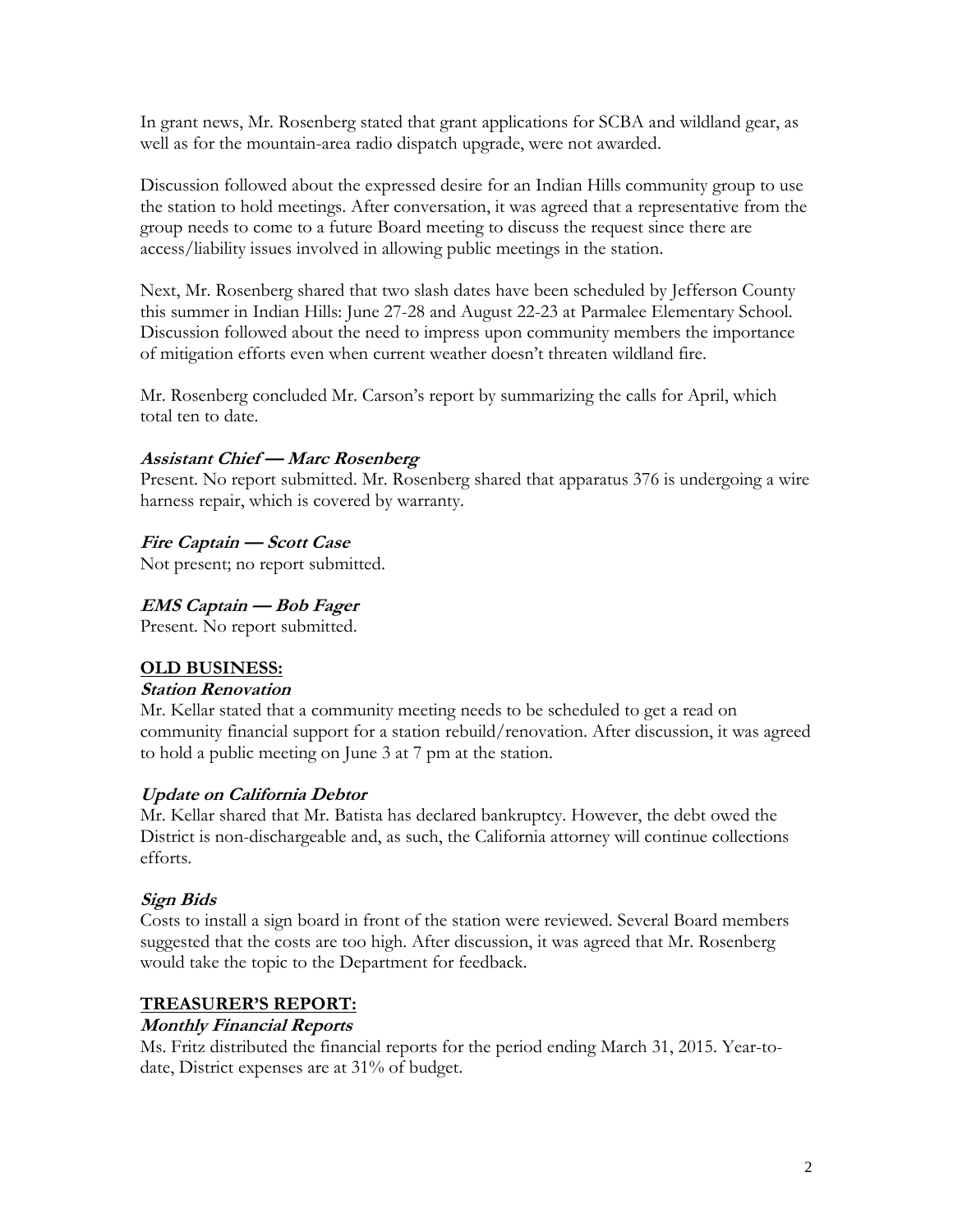Minimal discussion occurred regarding the financial reports with the exception of check #12580 to Haynie & Co. for \$750.00 to determine that the District is not eligible for an audit exemption. Ms. Fritz expressed concern that the District was being charged the full cost of an audit exemption just to be told that the District wasn't eligible. After discussion, it was agreed to hold the check and investigate further.

Ms. Fritz also explained a new report entitled Credit Card Balances that gives a more accurate picture of cash flow out as well as into the credit card accounts.

Mr. Rosenberg made a *motion* to approve checks #12571-12589, excepting check #12580, plus automated payments, credit card expenses, and bank fees. Mr. Walton seconded the motion, which passed unanimously.

# **NEW BUSINESS:**

# **Trailer Bids**

Mr. Rosenberg shared that the sale of the trailer had been advertised and bids had been received. The highest bid stood at \$676.00. It was agreed to finalize the sale.

# **Chief's Condition**

Brief discussion followed regarding the condition of Chief Carson, who had broken his heel and would be having surgery in early May. It was agreed that further conversation would occur during an executive session later in the meeting.

# **New Legal Firm**

Mr. Kellar stated that District documents had been forwarded from Toussaint & Coaty to the new attorneys. A number of policies have already been reviewed by legal counsel, he said. It was noted that a representative from the new law firm would be invited to come to the next Board meeting.

# **EXECUTIVE SESSION:**

Mr. Rosenberg made a *motion* to call an Executive Session at 20:03 per CRS § 24-6-402(4)(f) to discuss personnel issues. Mr. Pettit seconded the motion, which passed unanimously. All meeting attendees left the room with the exception of the Board members. Recording commenced using the District's recorder.

The Executive Session concluded at 20:30 and the meeting was called back to order.

# **ADJOURNED AT: 20:32**

There being no more business to discuss, Mr. Rosenberg made a *motion* to adjourn the meeting, which was seconded by Mr. Walton and passed unanimously.

*President:*

*Secretary:*